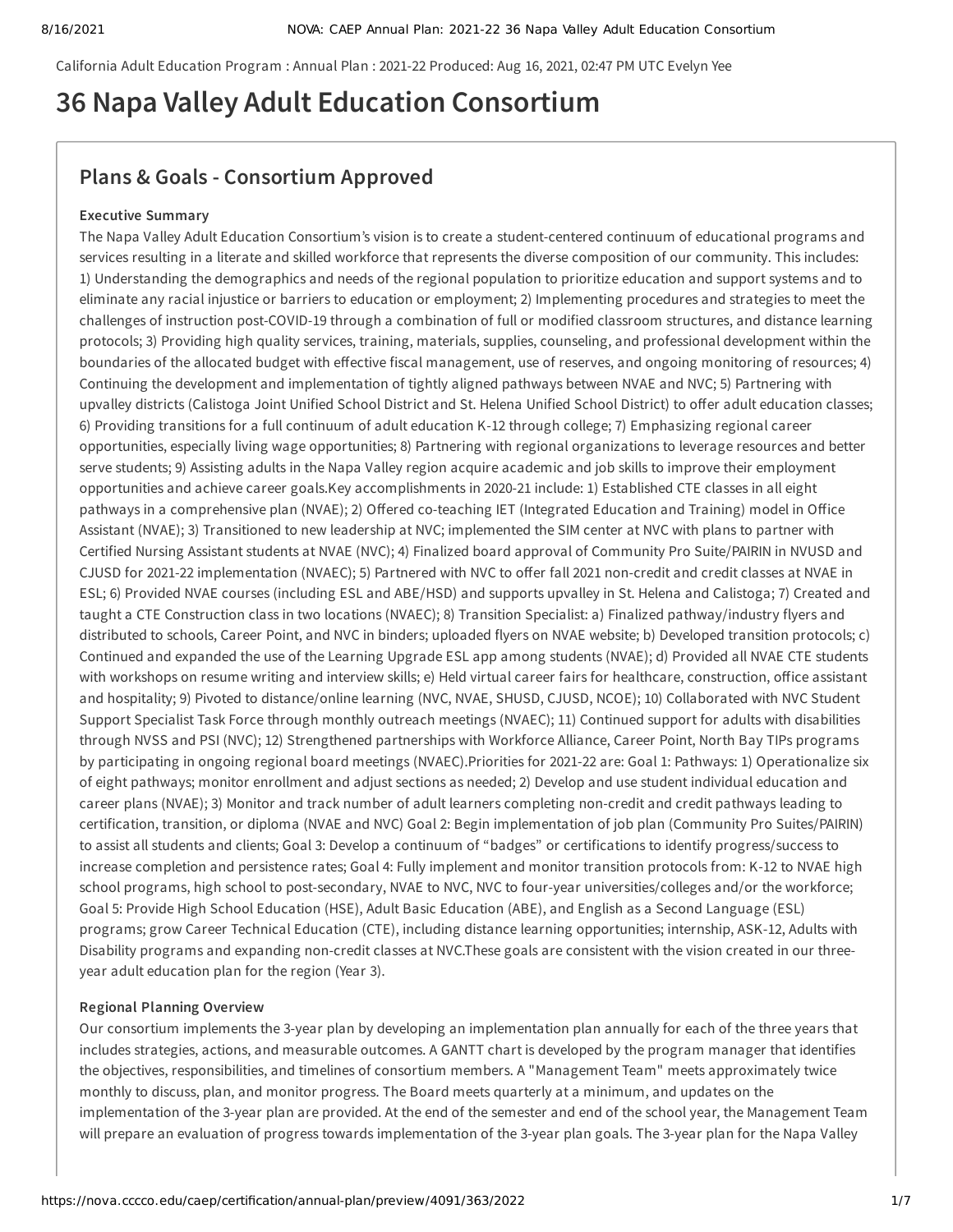Adult Education Consortium is achievable, feasible, reasonable, and time-bound with SMART goals. During the current year, a new 3-year plan will be developed for 2022-25.

# **Meeting Regional Needs**

# **Regional Need #1**

# **Gaps in Service / Regional Needs**

Gap: Lack of fully aligned pathways/career education targeted at helping adults, especially marginalized subgroups, prepare for regional high-demand careers and improve current careers beginning with high school, to adult school to community college to a four-year university or into the workforce with certification.

# **How do you know? What resources did you use to identify these gaps?**

Reason: Continued need for growth of career pathways programming; pathways developed at Napa Valley College need feeder/introductory courses available at Napa Valley Adult Education; Resources: 1) Labor market information including priority sectors; 2) Input from comprehensive community planning meetings; 3) Input from WIB/Workforce Alliance of the North Bay; 4) Input from employers in Napa County; not enough skilled employees to meet demand

# **How will you measure effectiveness / progress towards meeting this need?**

1) Number of career pathways aligned between NVAE and NVC; 2) Number of additional introductory classes at NVAE; 3) Number of NVAE students transitioning to NVC in pathway; 4) Number of students continuing to 4-year university pathway or entering into the workforce with certification

# **Regional Need #2**

# **Gaps in Service / Regional Needs**

Lack of a job plan for adult learners based on comprehensive pathways to assist all students and clients; provide equitable resources for all students to eliminate racial barriers.

# **How do you know? What resources did you use to identify these gaps?**

Reason: Need for additional resources to guide adult learners on career/job; Resources: 1) Job plan supports currently do not exist; 2) Input from community partners; 3) Need to provide research-based guidelines for adult learners regarding career pathways

# **How will you measure effectiveness / progress towards meeting this need?**

1) Students developing job plans to enter college and/or careers; 2) Students transitioning into college and/or careers; 3) Number of students served

# **Regional Need #3**

# **Gaps in Service / Regional Needs**

Goal to increase persistence and completion rates of minority subgroups by developing a continuum to identify progress/successes and eliminate racial barriers.

# **How do you know? What resources did you use to identify these gaps?**

Reason: 1) Adult learners will be able to track progress towards identified goals; 2) A "skills based program" will include 21st century skills for workplace preparation. Resources: 1) No continuum of progress/successes currently exists outside of student grades; 2) Input from stakeholder groups and community partners

# **How will you measure effectiveness / progress towards meeting this need?**

1) Development of a continuum to identify progress/successes; 2) Number of badges earned based on work skills; 3) Number of certifications earned;

# **Regional Need #4**

# **Gaps in Service / Regional Needs**

Need implementation of specific transition protocols from: K-12 to NVAE high school programs, high school to postsecondary, NVAE to NVC, NVC to four-year universities/colleges, technical schools and/or the workforce.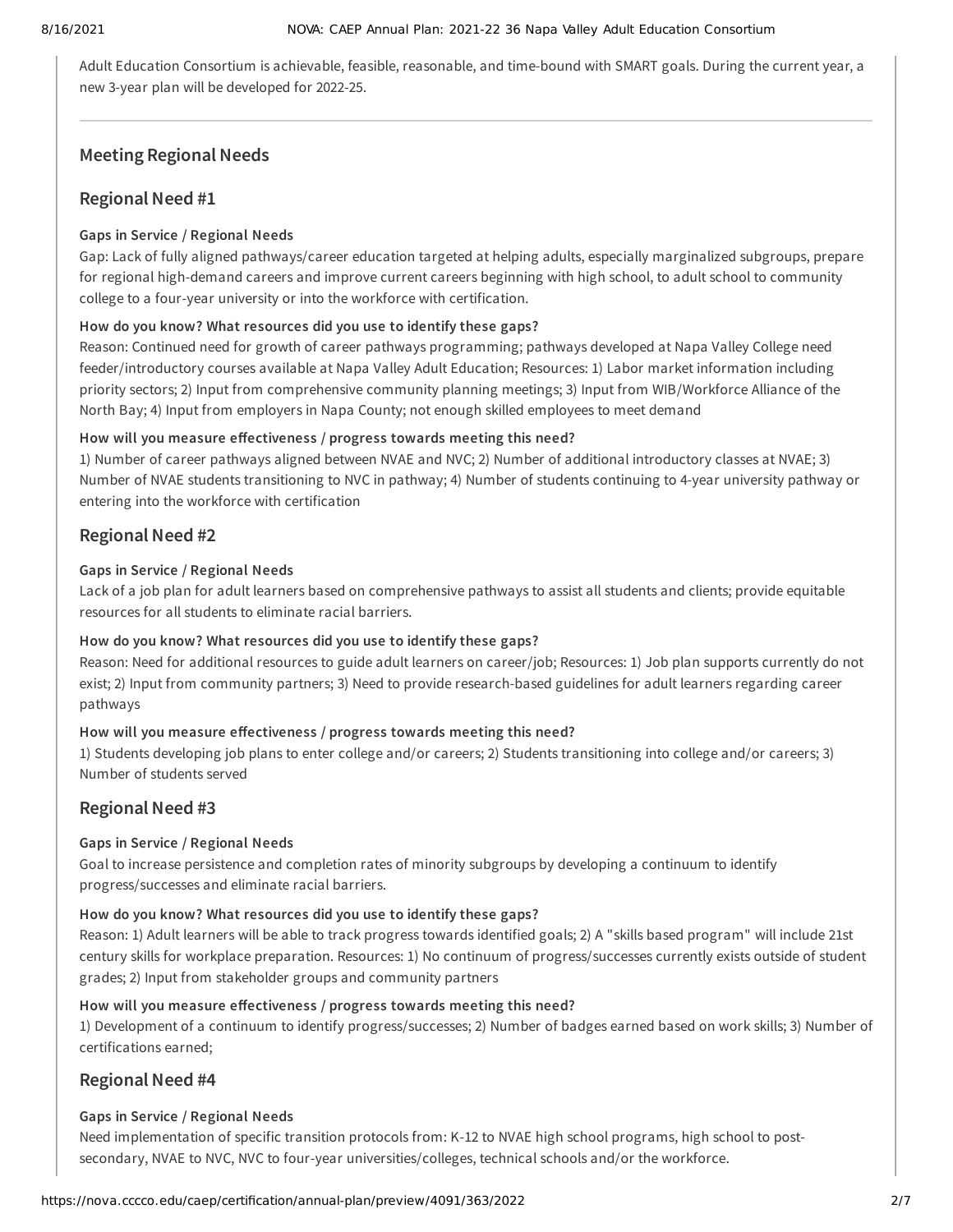#### 8/16/2021 NOVA: CAEP Annual Plan: 2021-22 36 Napa Valley Adult Education Consortium

# **How do you know? What resources did you use to identify these gaps?**

Reason: Specific transition protocols have been developed to assist adult learners in moving from one level to the next, but need to be fully implemented; adult learners may have had negative early school experiences that require more support; adult learners in our region have high levels of poverty and require more support navigating the education system or work certification process; Resources: 1) Input from stakeholder groups and community partners; 2) Regional demographic data; 3) Limited implementation of existing transition protocols

# **How will you measure effectiveness / progress towards meeting this need?**

1) number of students participating in transition activities such as campus tours; 2) Increased number of students transitioning

# **Regional Need #5**

# **Gaps in Service / Regional Needs**

Increase access and readiness to higher education and workforce preparation.

# **How do you know? What resources did you use to identify these gaps?**

Reason: Need to overcome transportation barriers; adult learners will not travel from upvalley to Napa Valley Adult Education in Central Napa or Napa Valley College in South County; Resources:1) Input from community meetings; 2) Partners to the north, including Up-Valley Family Centers, Calistoga Joint USD, and St. Helena USD helped identify specific needs and requests for more levels of ESL; 3) Attendance/drop out patterns from up valley students including information that Calistoga residents prefer classes in Calistoga rather than 7 miles south in St. Helena; St. Helena residents prefer classes in St. Helena rather than 11 miles south in central Napa

# **How will you measure effectiveness / progress towards meeting this need?**

1) Increase in up-valley NVAE student enrollment; 2) Number of up-valley adult English learners enrolled in various ESL courses; 3) Number of up-valley adult learners enrolled in ABE/ASE or HSD programs

# **Gaps In Service**

# **New Strategies**

# **Strategy #1**

By June 2022 Napa Valley Adult Education Consortium will further pathway implementation. 1) Operationalize six of eight pathways, including monitoring enrollment and adjusting sections as needed (NVAE); 2) Develop and begin to use student individual education and career plans (NVAE); 3) Determine number of adult learners completing non-credit and credit pathways leading to certification, diploma, transition, including: a) High School Education (HSE) or High School Diploma (HSD); b) Second language acquisition or citizenship; c) CTE certification; d) Entrance to NVC or other community colleges; e) AA/AS/AA-T/AS-T degrees; f) Entrance into the workforce; g) Remove obstacles to address any racial barriers; h) Continue to provide options for online/distance learning if needed.

# **Strategy #2**

By June 2022 Napa Valley Adult Education Consortium will begin implementation of "Community Pro Suite (CPS)/PAIRIN", an interagency job plan tool. 1) Provide a series of trainings for counselors and staff at NVAE and CJUSD, transition specialist, and NVAEC management; 2) Introduce CPS/PAIRIN to staff at NVC (may include management team, Dean's office, counseling team, outreach team, student services, etc.) on program's design, purpose, benefits, and use; 3) Provide ongoing training, coaching, and support in implementation of CPS; 4) Identify additional partners or new employees for training; 5) Meet with agency partners to review efficacy of CPS; 6) Adjust implementation plan as needed.

# **Strategy #3**

By June 2022 Napa Valley Adult Education Consortium will develop a continuum of badges to monitor progress and successes. 1) (21-22) Research badge systems; develop options and a timeline (NVAE); 2) Identify different levels of achievement within each badge (i.e., within Work Readiness level, High School level, NVAE level, and NVC level);3) Develop a professional development plan for implementation;4) Begin professional development in use of badges;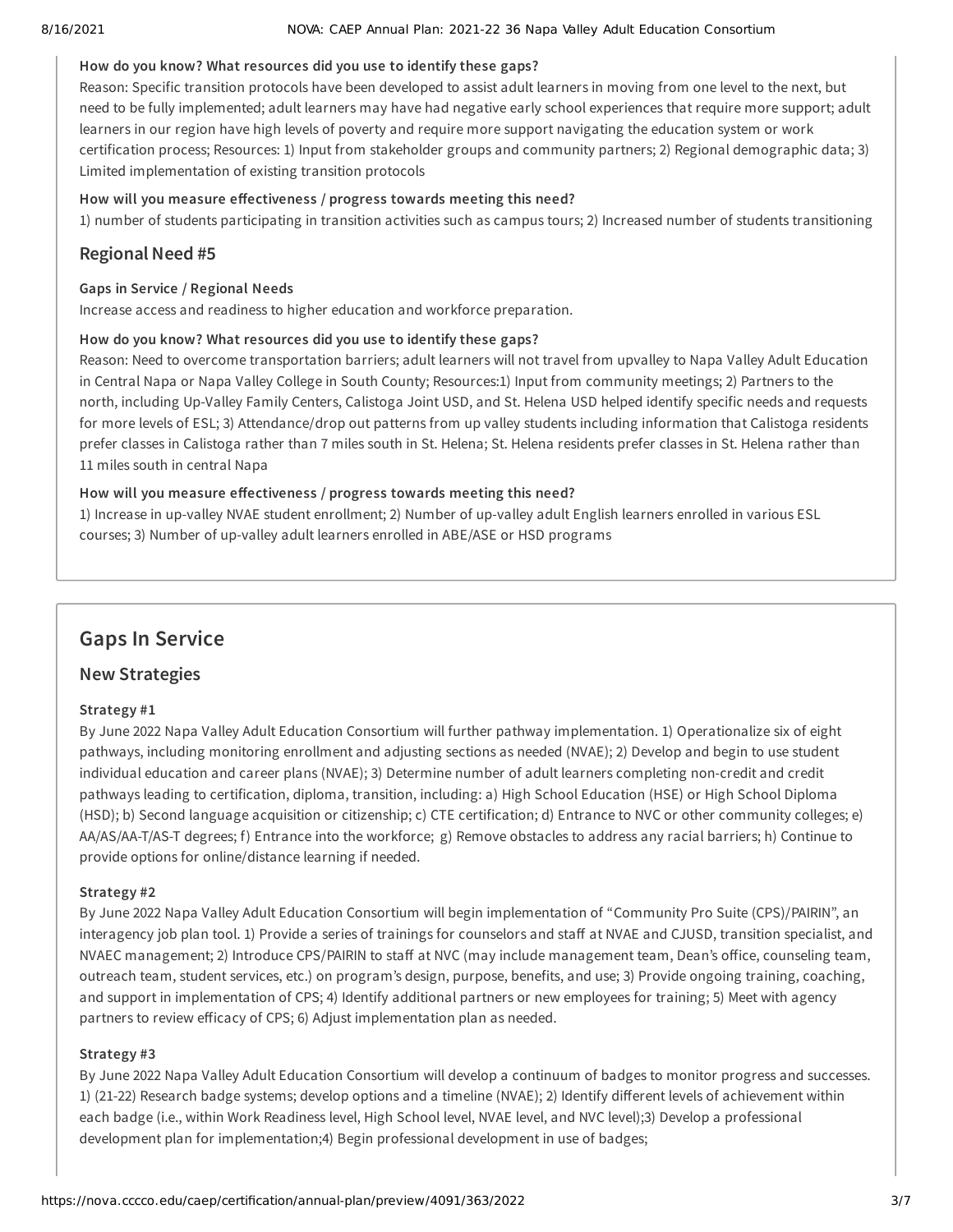# **Strategy #4**

By June 2022 Napa Valley Adult Education Consortium will fully implement transition protocols. 1) Begin full implementation of transition protocols; 2) Evaluate effectiveness of transition protocols; 3) Begin to gather data to determine impact on enrollment at NVAE and NVC (for publication by June 2023).

# **Strategy #5**

Napa Valley Adult Education Consortium will remove barriers to higher education, racial inequality, and workforce opportunities by providing: 1) High School Education (HSE); 2) Adult Basic Education (ABE); 3) English as a Second Language (ESL); 4) Citizenship preparation; 5) Career Technical Education (CTE); 6) Distance learning opportunities as needed; 7) Internships; 8) ASK-12 program; 9) Adults with Disability programs and support; 10) Expand non-credit classes in the seven categories (from the Chancellor's Office) at NVC.

# **Seamless Transitions**

# **New Strategies**

# **Strategy #1**

Begin implementation of Community Pro Suite/PAIRIN to increase transition from NVAE to NVC and Workforce programs.

# **Strategy #2**

Transition Specialist to oversee the training and implementation of transition protocols including evaluating effectiveness and gathering long-term data.

# **Strategy #3**

Transition Specialist to work with partner agencies to: 1) Develop schedule of campus tours (virtual or in person as permitted) to expose NVAE students to NVC pathway programs; 2) Support introduction of CPS with counselors from NVAE to NVC; 3) Offer "career fairs" that highlight employment and post-secondary education opportunities for each of the eight identified industry sectors.

# **Student Acceleration**

# **New Strategies**

# **Strategy #1**

Expand offerings of short-term non-credit vocational courses in various CTE areas through NVC Summer Boot Camps and regular school year.

# **Strategy #2**

1) Continue contextualized ESL/CTE class at NVAE to better prepare students for CTE training at NVAE and NVC; 2) Expand use of Learning Upgrade App for ESL students as aligned with course syllabi at NVAE (to be funded by NVAE).

# **Strategy #3**

Continue support for adults with disabilities through Napa Valley Support Services by providing counseling, supplies, and/or instructional materials (NVC)

# **Professional Development**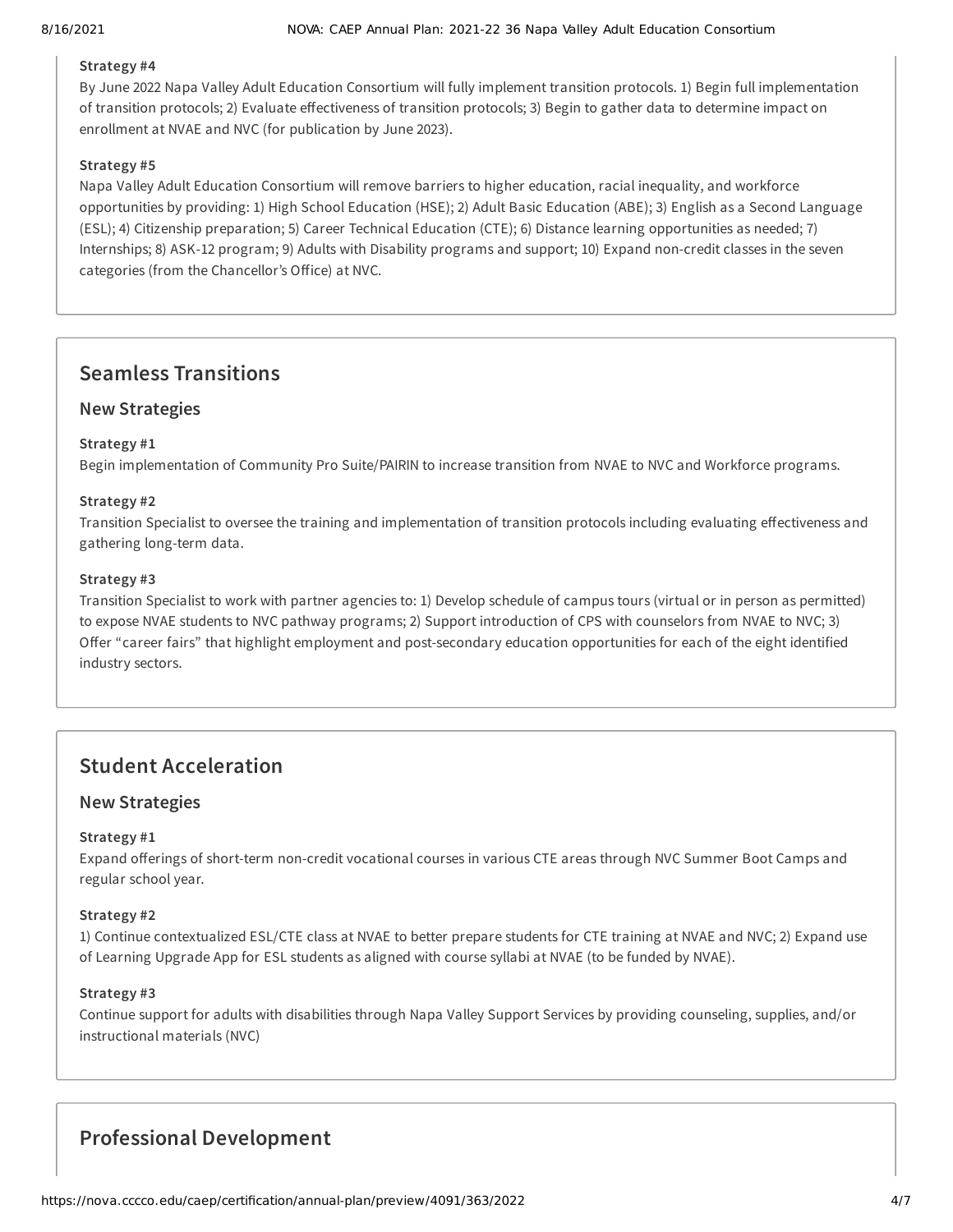# **New Strategies**

# **Strategy #1**

NVAE will partner with NVC to offer: 1) Co-training for counselor(s) on pathway programs (Goal 1); 2) Common training and coaching on the use of CPS (Goal 2); 3) Implementation training on specific transition protocols (Goal 4) across the consortium, especially with counselors; 4) Coaching as needed in the use of Learning Upgrade ESL app (Transition Specialist).

# **Strategy #2**

NVAE, NVC, NCOE may participate in any or all of the following: 1) Online training for staff on distance learning (e.g., OTAN, Google Classrooms, etc.); 2) Equity training to reduce racial barriers; 3) California Council for Adult Education (CCAE) Bay Section/State Conferences (May 5-7, 2022) - virtual or in-person; 4) CATESOL Annual Conference (Dates TBD); 5) JSPAC Virtual Conference (Nov. 30 - Dec. 2, 2021); 6) CAEP Virtual Summit (October 7-8, 2021); 7) CASAS Summer Institute (June 14-16, 2022).

# **Leveraging Resources**

# **New Strategies**

# **Strategy #1**

Expand and continue partnerships with SHUSD, CJUSD, community organizations (WIB/Workforce Alliance, Career Point, TIPs, Chambers of Commerce), and agencies (e.g., Grapegrowers and UpValley Family Centers) to ensure that ESL efforts are embedded into the larger context of education and citizenship education services and to remove any racial barriers for students.

# **Strategy #2**

Work with the Regional WIB/Workforce Alliance of the North Bay to improve partner communications and continue to inform regional needs and continue to be integrated into regional needs. (NVAE/NVC/NCOE) including implementation of CPS job plan software.

# **Strategy #3**

Continue partnerships to offer career training opportunities - especially for women and students of color - including: 1) Salvation Army, local high schools, and other community organizations for Construction class for adult students; 2) Trades Introduction Program (TIP) for pre-apprenticeship training; 3) Career Point North Bay at NVAE to provide career skill instruction off-site for career seekers and Career Fairs in partnership with Transition Specialist.

# **Strategy #4**

1) Build on the existing partnership between NVC, Napa Valley Support Services (NVSS), and Napa Valley Products Services and Industries (PSI) to provide services for adults with disabilities; 2) Provide regular non-credit work experience classes each semester to students served through NVSS and PSI; 3) Work with NVSS to secure, expand, and update instructional materials for disabled adult students

# **Fiscal Management**

A narrative justifying how the planned allocations are consistent with the annual adult education plan which is based on **your CAEP 3-year plan.**

Planned allocations are directly to support teaching, support services and administration related to the delivery of the seven program areas identified as the Adult Education Program, per the 3-year plan and NVAEC 2021-22 Annual Adult Education Plan. These include: 1) Programs in elementary and secondary skills, including those leading to a high school diploma. The planned allocations support expanding /sustaining programs and class offerings in ABE including up-valley (SHUSD and CJUSD), American Canyon, and on the main campus of the NVAE program through localized support. Current funds and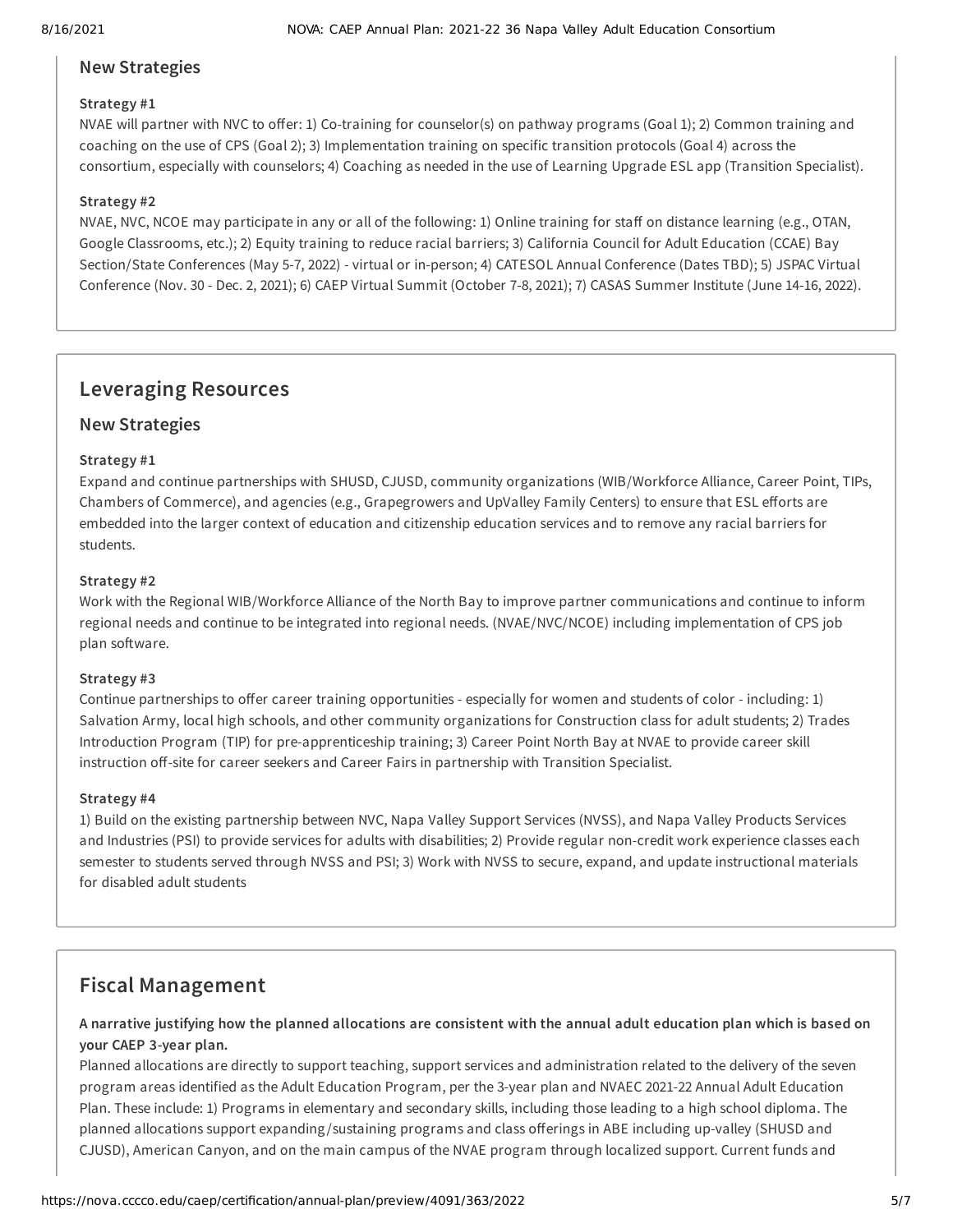#### 8/16/2021 NOVA: CAEP Annual Plan: 2021-22 36 Napa Valley Adult Education Consortium

carryover are adequate to address program continuation. 2) Programs for immigrants in citizenship, ESL, and workforce preparation. The planned allocations support ESL programs up-valley (SHUSD and CJUSD), and in American Canyon, providing CTE offerings and sustaining current programs in citizenship preparation for immigrant and existing ESL and CTE sections. Current funds and carryover are adequate to address program continuation. 3) Programs for adults primarily related to entry or reentry into the workforce. The planned allocations support Vocational English as a Second Language skills and training for certification in entry level positions or career change, and the addition of CPS/PAIRIN - a job planning tool. Current funds and carryover are adequate to address program continuation. 4) Programs for adults to develop skills to assist elementary and secondary school children succeed academically. The planned allocations support parent education as well as ESL classes to strengthen parent access to their student's educational opportunities and progress (including navigating district online resources, mathematics for adults, etc.). Current funds and carryover are adequate to address program continuation. 5) Programs for adults with disabilities. The planned allocations support use of resources for a transition specialist, transition activities, tutoring, counseling, supplies, services, training and instructional materials for students with disabilities. Current funds and carryover are adequate to address program continuation. 6) Programs in career technical education that are short term in nature with high employment potential. The planned allocations support ongoing CTE offerings and expansion of noncredit vocational courses in short-term CTE areas and development of tightly aligned career pathways between NVAE and NVC. Current funds and carryover are adequate to address program continuation. 7) Programs offering pre-apprenticeship training. The planned allocations will include partnership with the North Bay Trades Introduction Program (TIPS), Workforce Alliance of the North Bay, and Career Point Napa.

**An approach to incorporating remaining carry-over funds from prior year(s) into strategies planned for 2021-22.** For the funded members with carryover from 20-21 (NVAE and NVC): 1) Napa Valley Adult Education: Carry-over funds are ontrack to be used s part of the normal operations, implementation of CPS/PAIRIN per planning herein. 2) Napa Valley College: Carry-over funds will be applied to upgrading materials and resources and expanding non-credit offerings.

# **Certification**

# **Calistoga Joint Unified - Member Representative**

**Maureen Hester** Director of Business Services [mhester@calistogaschools.org](mailto:mhester@calistogaschools.org) (707) 942-4703 ext: 6890

# Approved by Maur een Hester

#### **08/13/2021 04:40 PM PDT**

#### **Napa Co. Office of Education - Member Representative**

**Kelly Bucy** Director of Fiscal Services [kbucy@napacoe.org](mailto:kbucy@napacoe.org) (707) 253-6833

#### Approved by Kelly Bucy Napa County Office of Educa tion

#### **08/13/2021 03:28 PM PDT**